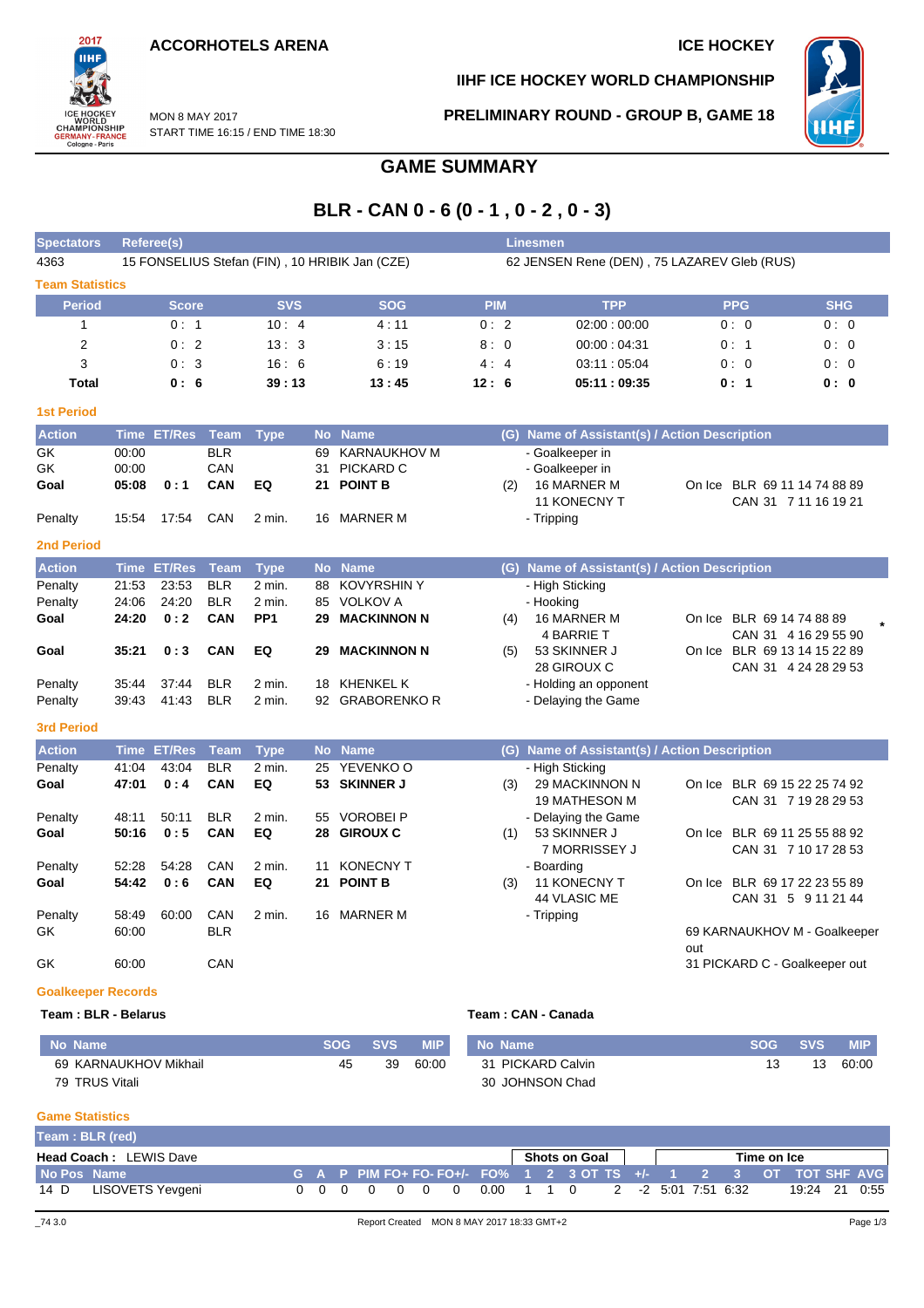### **ACCORHOTELS ARENA ICE HOCKEY**



**IIHF ICE HOCKEY WORLD CHAMPIONSHIP**

**PRELIMINARY ROUND - GROUP B, GAME 18**



MON 8 MAY 2017 START TIME 16:15 / END TIME 18:30

|               | <b>Head Coach: LEWIS Dave</b> |          |   |          |                |               |          |                   |          | <b>Shots on Goal</b> |                |          |    |       | Time on Ice         |                |      |           |                |    |            |
|---------------|-------------------------------|----------|---|----------|----------------|---------------|----------|-------------------|----------|----------------------|----------------|----------|----|-------|---------------------|----------------|------|-----------|----------------|----|------------|
| <b>No Pos</b> | <b>Name</b>                   | G.       | A | P.       |                |               |          | PIM FO+ FO- FO+/- | FO%      |                      | $\overline{2}$ | 3 OT TS  |    | $+/-$ |                     | $\overline{2}$ | 3    | <b>OT</b> | <b>TOT SHF</b> |    | <b>AVG</b> |
| 23 F          | STAS Andrei +C                | $\Omega$ | 0 | $\Omega$ | $\Omega$       | 5.            | 14       | -9                | 26.32    | $\Omega$             | 1              | 1        | 2  | -1    | 4:49                | 6:01           | 6:49 |           | 17:39          | 25 | 0:42       |
| 70 F          | <b>LINGLET Charles</b>        | 0        | 0 | 0        | 0              | 0             | $\Omega$ | $\Omega$          | 0.00     | 0                    | $\Omega$       | 1        | 1  | 0     |                     | 4:15 5:00 4:22 |      |           | 13:37          | 17 | 0:48       |
| 71 F          | PAVLOVICH Alexander +A        | 0        | 0 | 0        | 0              | 0             | $\Omega$ | $\Omega$          | 0.00     | 1                    | 0              | $\Omega$ | 1  | 0     |                     | 4:00 6:49 4:11 |      |           | 15:00          | 18 | 0:50       |
| 89 D          | KOROBOV Dmitri +A             | 0        | 0 | 0        | 0              | 0             | 0        | 0                 | 0.00     | 0                    |                | $\Omega$ | 1  | -3    |                     | 6:52 7:10 7:48 |      |           | 21:50          | 27 | 0:48       |
| 8 D           | SHINKEVICH IIya               | 0        | 0 | 0        | 0              | 0             | 0        | 0                 | 0.00     | 0                    | 0              | 0        | 0  |       |                     | 4:46 4:09 3:32 |      |           | 12:27          | 18 | 0:41       |
| 11 F          | <b>KULAKOV Alexander</b>      | 0        | 0 | 0        | $\Omega$       | 0             | 4        | $-4$              | 0.00     | 0                    | $\Omega$       | $\Omega$ | 0  |       | $-2$ 5:21 4:27 4:50 |                |      |           | 14:38          | 19 | 0:46       |
| 18 D          | <b>KHENKEL Kristian</b>       | 0        | 0 | $\Omega$ | 2              | 1             | 0        |                   | 1 100.00 | 0                    | 0              | $\Omega$ | 0  | 0     |                     | 5:48 5:10 6:02 |      |           | 17:00          | 22 | 0:46       |
| 74 F          | KOSTITSYN Sergei              | 0        | 0 | 0        | 0              | 0             | 2        | $-2$              | 0.00     | 0                    | 0              | 0        | 0  | -2    |                     | 5:49 5:10 5:16 |      |           | 16:15          | 20 | 0:48       |
| 88 F          | KOVYRSHIN Yevgeni             | $\Omega$ | 0 | 0        | $\mathfrak{p}$ | $\mathcal{P}$ |          | $-5$              | 22.22    | 0                    | $\Omega$       |          | 1  |       | -2 5:10 5:40 5:18   |                |      |           | 16:08          | 20 | 0:48       |
| 13 F          | <b>DROZD Sergei</b>           | 0        | 0 | 0        | 0              | 0             | 0        | 0                 | 0.00     | 0                    | 0              | $\Omega$ | 0  | -1    |                     | 3:59 4:15 4:12 |      |           | 12:26          | 17 | 0:43       |
| 15 F          | DEMKOV Artyom                 | 0        | 0 | 0        | 0              | 0             | 3        | $-3$              | 0.00     | 0                    | 0              |          | 1  | -2    |                     | 3:45 2:15 4:57 |      |           | 10:57          | 16 | 0:41       |
| 25 D          | YEVENKO Oleg                  | 0        | 0 | $\Omega$ | $\overline{2}$ | $\Omega$      | $\Omega$ | $\Omega$          | 0.00     | 0                    | $\Omega$       |          |    |       | $-2$ 4:31 6:48 6:08 |                |      |           | 17:27          | 21 | 0:49       |
| 85 F          | <b>VOLKOV Artyom</b>          | 0        | 0 | 0        | 2              | 4             | 5        | $-1$              | 44.44    | 1                    | 0              | 0        | 1  | 0     |                     | 5:24 1:39 0:00 |      |           | 7:03           | 7  | 1:00       |
| 92 D          | <b>GRABORENKO Roman</b>       | 0        | 0 | 0        | $\overline{2}$ | 0             | $\Omega$ | $\Omega$          | 0.00     | 0                    | $\Omega$       | 0        | 0  | -2    |                     | 5:17 6:33 4:50 |      |           | 16:40          | 21 | 0:47       |
| 10 F          | <b>STEFANOVICH Mikhail</b>    | 0        | 0 | 0        | 0              |               | 0        |                   | 1 100.00 | 0                    | 0              | $\Omega$ | 0  |       |                     | 5:38 2:45 3:52 |      |           | 12:15          | 16 | 0:45       |
| 17 F          | SHARANGOVICH Yegor            | 0        | 0 | 0        | 0              | 4             | 4        | $\Omega$          | 50.00    | 0                    | 0              |          | 1  | $-1$  |                     | 4:53 3:25 3:02 |      |           | 11:20          | 15 | 0:45       |
| 22 F          | <b>KARABAN Danila</b>         | $\Omega$ | 0 | 0        | 0              | 0             | $\Omega$ | $\Omega$          | 0.00     | 0                    | 0              | $\Omega$ | 0  | -3    |                     | 2:45 3:21 4:47 |      |           | 10:53          | 16 | 0:40       |
| 55 D          | VOROBEI Pavel (BP)            | 0        | 0 | 0        | 2              | 0             | 0        | $\Omega$          | 0.00     | 0                    | $\Omega$       | $\Omega$ | 0  | -2    |                     | 3:00 3:31 2:26 |      |           | 8:57           | 12 | 0:44       |
| 95 F          | <b>KOGALEV Alexander</b>      | 0        | 0 | $\Omega$ | 0              | $\Omega$      | $\Omega$ | 0                 | 0.00     | 1                    | $\Omega$       | $\Omega$ | 1  | 0     |                     | 4:17 2:33 4:17 |      |           | 11:07          | 13 | 0:51       |
| 69 GK         | <b>KARNAUKHOV Mikhail</b>     | 0        | 0 | 0        | 0              |               |          |                   |          | 0                    | 0              | 0        | 0  |       |                     |                |      |           |                |    |            |
| 79 GK         | <b>TRUS Vitali</b>            | 0        | 0 | 0        | 0              |               |          |                   |          | 0                    | 0              | 0        | 0  |       |                     |                |      |           |                |    |            |
| <b>Total</b>  |                               | 0        | 0 | 0        | 12             | 17            | 39       | -22               | 30.36    | 4                    | 3              | 6        | 13 |       |                     |                |      |           |                |    |            |

|              | Team: CAN (white)          |                |                |                |                |                |                |                   |          |                |                |                |                      |       |             |                |   |           |       |    |                    |
|--------------|----------------------------|----------------|----------------|----------------|----------------|----------------|----------------|-------------------|----------|----------------|----------------|----------------|----------------------|-------|-------------|----------------|---|-----------|-------|----|--------------------|
|              | Head Coach: COOPER Jon     |                |                |                |                |                |                |                   |          |                |                |                | <b>Shots on Goal</b> |       | Time on Ice |                |   |           |       |    |                    |
| No Pos Name  |                            | G.             | $\mathbf{A}$   | P.             |                |                |                | PIM FO+ FO- FO+/- | FO%      |                | $\overline{2}$ |                | 3 OT TS              | $+/-$ |             | $\overline{2}$ | 3 | <b>OT</b> |       |    | <b>TOT SHF AVG</b> |
| 5 D          | <b>DEMERS Jason</b>        | $\Omega$       | 0              | $\Omega$       | $\Omega$       | 0              | $\Omega$       | 0                 | 0.00     | 0              | 1              | 0              |                      | $+1$  |             | 6:34 7:11 5:43 |   |           | 19:28 | 25 | 0:46               |
| 9 F          | DUCHENE Matt +A            | 0              | 0              | 0              | 0              | 0              | 0              | 0                 | 0.00     | 0              | 0              | 1              | 1                    | $+1$  |             | 4:10 2:39 4:16 |   |           | 11:05 | 17 | 0:39               |
| 44 D         | <b>VLASIC Marc-Edouard</b> | 0              | 1              | 1              | 0              | 0              | 0              | 0                 | 0.00     | 1              | 0              | 1              | 2                    | $+1$  |             | 7:05 6:32 6:31 |   |           | 20:08 | 26 | 0:46               |
| 55 F         | <b>SCHEIFELE Mark</b>      | 0              | 0              | 0              | 0              | 1              | 1              | 0                 | 50.00    | 0              | 0              | $\Omega$       | 0                    | 0     |             | 5:52 4:49 6:29 |   |           | 17:10 | 23 | 0:44               |
| 90 F         | O REILLY Ryan +A           | 0              | $\Omega$       | $\Omega$       | $\Omega$       | 14             | 4              | 10                | 77.78    | $\Omega$       | 0              | 0              | 0                    | 0     |             | 5:50 4:08 6:16 |   |           | 16:14 | 22 | 0:44               |
| 4 D          | <b>BARRIE Tyson</b>        | 0              |                | 1              | $\mathbf 0$    | 0              | 0              | 0                 | 0.00     |                |                | 2              | 4                    | $+1$  |             | 5:29 6:39 7:16 |   |           | 19:24 | 30 | 0:38               |
| 24 D         | de HAAN Calvin             | 0              | 0              | 0              | $\mathbf 0$    | 0              | 0              | 0                 | 0.00     | 1              | 0              | 0              | 1.                   | $+1$  |             | 7:53 4:56 5:15 |   |           | 18:04 | 26 | 0:41               |
| 28 F         | GIROUX Claude +C           |                | 1              | $\overline{2}$ | $\mathbf 0$    | 8              | 2              | 6                 | 80.00    | 1              | 1              | $\overline{2}$ | 4                    | $+3$  |             | 4:49 6:09 3:56 |   |           | 14:54 | 21 | 0:42               |
| 29 F         | <b>MACKINNON Nate</b>      | 2              | 1              | 3              | 0              | $\overline{c}$ | $\mathbf 0$    |                   | 2 100.00 | 0              | 3              | 1              | 4                    | $+2$  |             | 4:31 6:03 5:19 |   |           | 15:53 | 22 | 0:43               |
| 53 F         | <b>SKINNER Jeff</b>        | 1              | $\overline{2}$ | 3              | $\Omega$       | 0              | $\Omega$       | 0                 | 0.00     | $\overline{2}$ |                | 4              | $\overline{7}$       | $+3$  |             | 4:04 6:28 4:05 |   |           | 14:37 | 17 | 0:51               |
| 7 D          | <b>MORRISSEY Josh</b>      | 0              |                |                | 0              | 0              | 0              | 0                 | 0.00     | 0              |                | 0              |                      | $+3$  |             | 5:21 3:15 4:36 |   |           | 13:12 | 21 | 0:37               |
| 11 F         | <b>KONECNY Travis</b>      | 0              | $\overline{2}$ | $\overline{2}$ | $\overline{2}$ | 0              | 0              | 0                 | 0.00     | $\mathbf{1}$   | 0              | 1              | 2                    | $+2$  |             | 3:54 4:14 3:02 |   |           | 11:10 | 16 | 0:41               |
| 16 F         | <b>MARNER Mitch</b>        | 0              | $\overline{2}$ | $\overline{2}$ | 4              | 0              |                | $-1$              | 0.00     | 0              |                | 1              | 2                    | $+1$  |             | 4:50 6:10 6:23 |   |           | 17:23 | 23 | 0:45               |
| 19 D         | <b>MATHESON Mike</b>       | 0              | 1              | 1              | 0              | 0              | $\Omega$       | $\Omega$          | 0.00     | $\mathbf{1}$   | 0              | 0              |                      | $+2$  |             | 7:07 7:04 4:45 |   |           | 18:56 | 24 | 0:47               |
| 21 F         | POINT Brayden (BP)         | $\overline{2}$ | 0              | $\overline{2}$ | 0              | 4              | 5              | -1                | 44.44    | 2              | $\mathbf 0$    | $\mathfrak{p}$ | 4                    | $+2$  |             | 3:55 3:50 3:22 |   |           | 11:07 | 18 | 0:37               |
| 10 F         | <b>SCHENN Brayden</b>      | 0              | 0              | 0              | 0              | 0              | 2              | $-2$              | 0.00     | 0              | 3              | 2              | 5                    | $+1$  |             | 3:08 5:37 4:04 |   |           | 12:49 | 16 | 0:48               |
| 14 F         | <b>COUTURIER Sean</b>      | 0              | 0              | 0              | 0              | 10             | $\overline{2}$ | 8                 | 83.33    | 0              | 1              | 1              | 2                    | 0     |             | 4:21 3:53 4:41 |   |           | 12:55 | 18 | 0:43               |
| 17 F         | SIMMONDS Wayne             | 0              | 0              | 0              | 0              | 0              | 0              | $\Omega$          | 0.00     | 0              | 0              | 1              |                      | $+1$  |             | 4:20 5:48 3:51 |   |           | 13:59 | 15 | 0:55               |
| 71 F         | <b>KILLORN Alex</b>        | 0              | 0              | 0              | 0              | 0              | 0              | 0                 | 0.00     | 1              | 2              | 0              | 3                    | 0     |             | 3:15 3:49 5:05 |   |           | 12:09 | 15 | 0:48               |
| 30 GK        | <b>JOHNSON Chad</b>        | 0              | 0              | $\mathbf 0$    | 0              |                |                |                   |          | 0              | 0              | 0              | 0                    |       |             |                |   |           |       |    |                    |
| 31 GK        | <b>PICKARD Calvin</b>      | 0              | $\Omega$       | 0              | 0              |                |                |                   |          | $\Omega$       | 0              | $\Omega$       | 0                    |       |             |                |   |           |       |    |                    |
| <b>Total</b> |                            | 6              | 12 18          |                | 6              | 39             | 17             |                   | 22 69.64 |                | 11 15 19       |                | 45                   |       |             |                |   |           |       |    |                    |